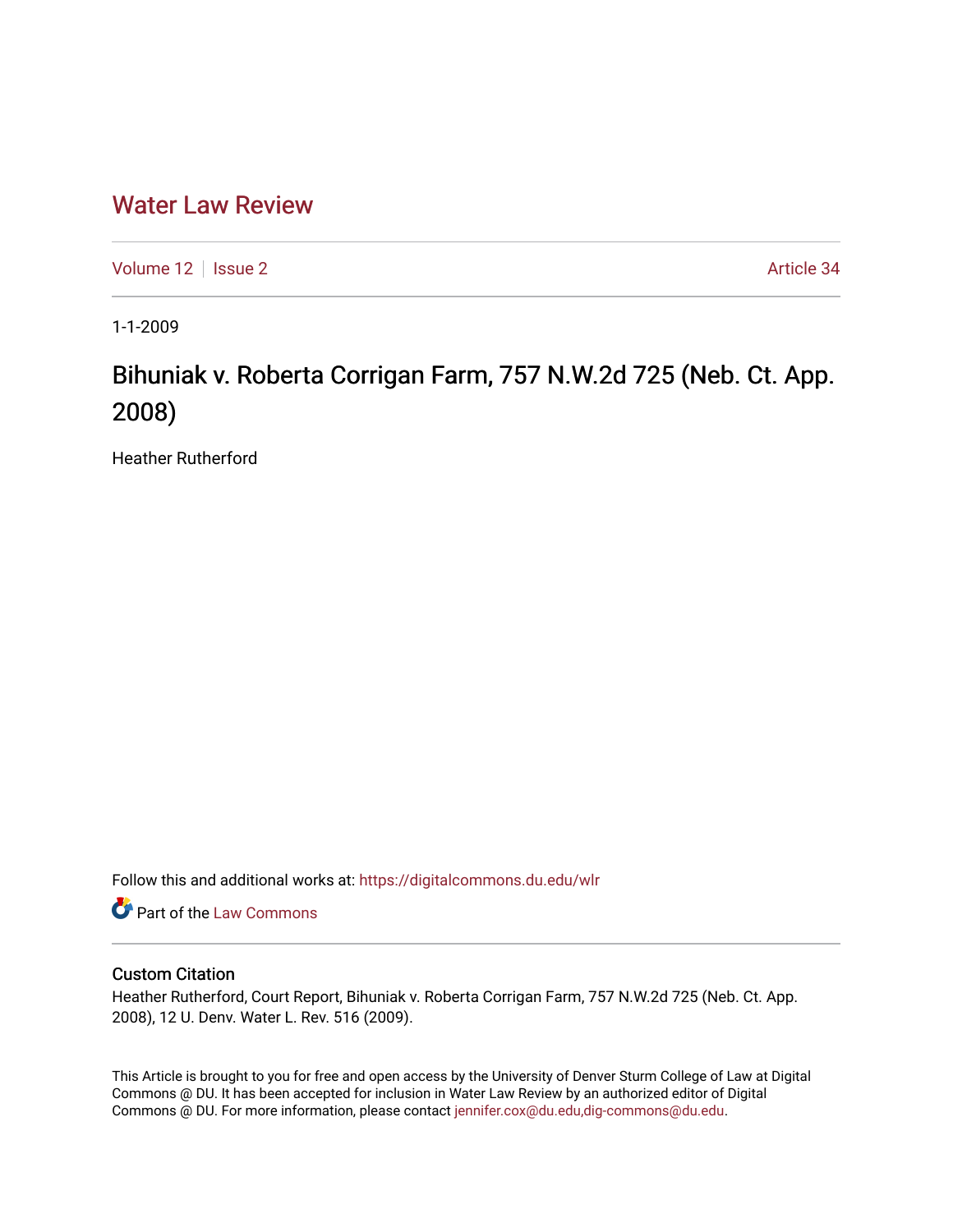qualified as a "natural water body;" and (3) whether Mitchell Slough qualified as not merely a diversion of water "away from a natural water body - - one of the SAL's exceptions."

Under the SAL analysis, the court first addressed Mitchell Slough's capacity for recreational use. It highlighted a history of hunting, boating, and fishing, with testimony establishing extensive fishing on Mitchell Slough as early as 1928. It held Mitchell Slough was capable of recreational use. Next, the court addressed whether Mitchell Slough qualified as a natural body of water under SAL. In review of the facts, the court highlighted evidence suggesting that Mitchell Slough once existed as a channel of the Bitterroot River. It also highlighted that Mitchell Slough included tributary groundwater, various surface water additions, and irrigation waste and return flows. In doing so, the court noted that although the Mitchell Slough is a diversion, the history and character of Mitchell Slough qualify it as a natural body of water under SAL. The court then discussed the final element, whether Mitchell Slough existed as a mere diversion from a natural body of water, which would preclude it from public access under SAL. Because of the same facts that indicate that Mitchell Slough qualifies as a natural body of water, the court held that this SAL exception did not apply to Mitchell Slough. Under the three elements of SAL, the court found that Mitchell Slough qualified for public access.

The court stated that, although the district court defined natural as "uninfluenced by man in any way," a more appropriate analysis would focus "on how and to what extant man has impacted the waterway." Under such an analysis, the Mitchell Slough existed as a natural body of water, not merely as a diversion. As such, the court held that SAL applied, allowing public access to Mitchell Slough. The court noted, however, that this ruling does not allow unfettered public access across private lands.

The court reversed and remanded for a judgment in favor of BCRP under 310 Law, and a judgment in favor of BCRP and FWP under SAL. *Ryan McLane*

#### **NEBRASKA**

**Bihuniak** v. Roberta Corrigan Farm, **757 N.W.2d 725 (Neb. Ct. App. 2008)** (holding that a lower landowner was not entitled to injunctive relief against an upper landowner, who caused increased amounts of surface water to drain onto the lower landowner's land, because the upper landowner behaved reasonably and without negligence).

Marilyn Bihuniak and other owners of a quarter section of farmland in Buffalo County (jointly, "Bihuniak") filed a complaint against Roberta Corrigan Farm and other owners ("Corrigans") of land south of Bihuniak's land. Bihuniak alleged that improvements Corrigans made to their land to construct a hardware store caused greater amounts of diffused surface water to drain onto Bihuniak's lower land,